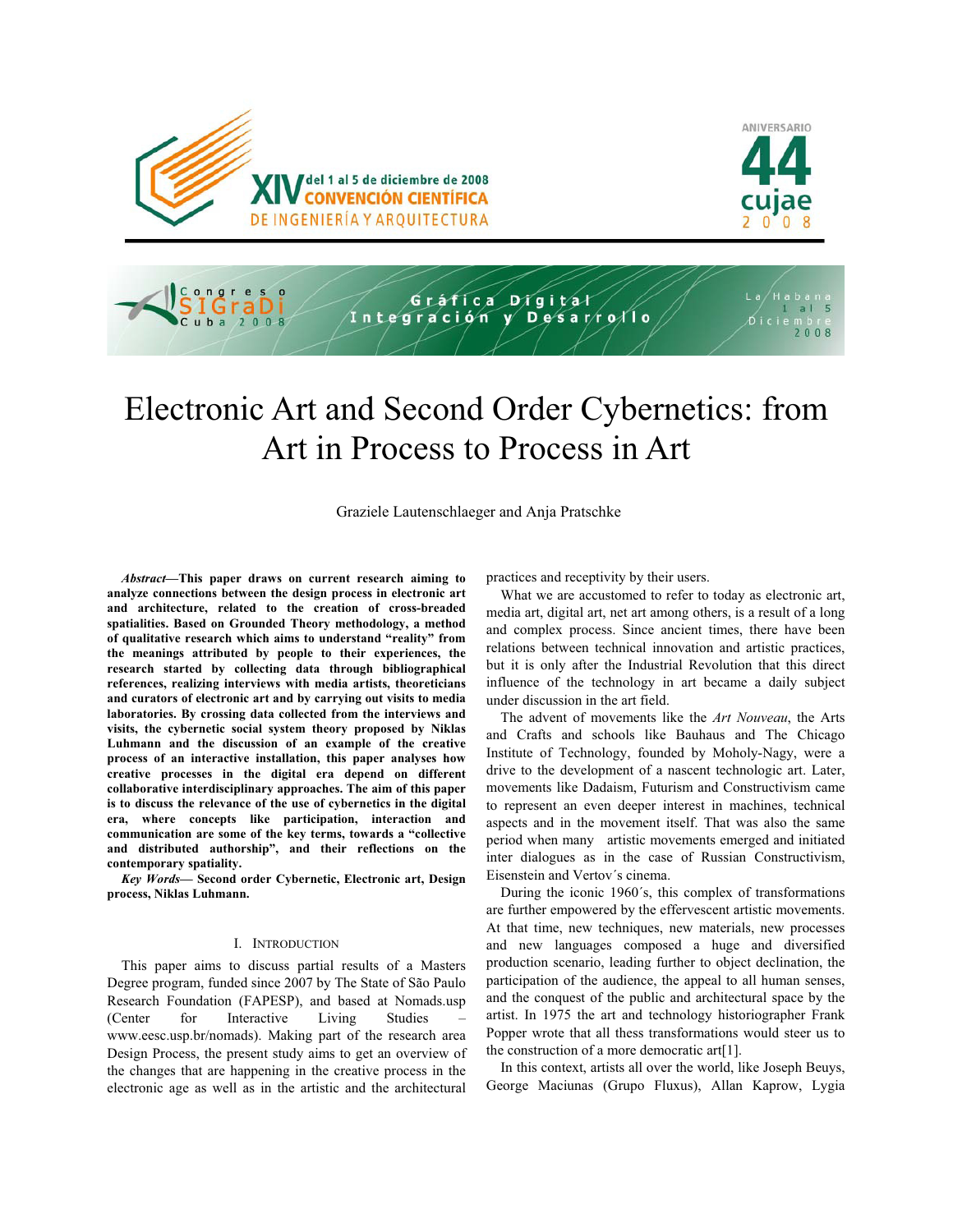Clark, Yaacov Agam, Roy Ascott, John Cage, Nam June Paik, and others, through publishing, events and performances reinforced issues like the ephemeral aspects of things, the blending of art and daily life, the destruction of conventions, the non-materiality of the image, the construction of nonphysical systems and the appreciation of collective creation. This way, they highlighted in Art, the new relations between subject, object, time and space that were gaining more space in society at that time.

At the core of these changing times, also present was the Cybernetics Theory, especially the Second-order Cybernetics that can contribute to symbiotic dialogues between Science, Art and Architecture, as well as help in the understanding of the creative process in the electronic age, considering indeed, the changes in the creative human faculties.

Heylighen and Joslyn wrote a paper that summarizes Cybernetics as *"the science that studies the abstract principles of organization in complex systems. It is concerned not so much with what systems consist of, but how they function. Cybernetics focuses on how systems use information, models, and control actions to steer towards and maintain their goals, while counteracting various disturbances. (…) Second-order cybernetic in particular studies the role of the (human) observer in the construction of models of systems and other observers.* [2]

For Ranulph Glanville, Sencond-order Cybernetics *"may be seen as an agenda, an unfinished revolution (as Karl Mueller calls it), a different way of seeing. It gives presence and often precedence to observing, and hence to the agent of that observing, the observer (rather than trying to cancel and/or rule the observer out). It assumes that, as each of us is different, each observer is different, and therefore each observation, depending as it does on the observer (and the occasion), will be different."* [3]

Instigated by this context of changes, the research was interested in investigating the emerging Art practices, where one can observe the emergence of multi-skilled artists, who are always looking for links, dialogues and references in other fields of knowledge in order to concretize their ideas. Additionally, performative and recombinant aspects are present in the form of collective authorship (or at least, ideas that intend to be so).

Special interest in the comparison of artistic methods and cybernetics is to understand how information and communication are dealt with using a process to promote active exchange of knowledge and competences, and to improve interaction and conversation in a context of producing interactive artifacts.

 Roy Ascott, one of the pioneers in writing about the connections between Art and Cybernetic, and about aesthetic and technological procedure, asserted in 1964, in his text "Construction to Change"[4] that the artist in his symbolic role in society should be able to understand the changes suffered by society, caused mainly by the influence of science and technology in the environment. For that, he argues, the artist should familiarize him/herself with the scientific thought, especially with Cybernetics, and use it as a tool of reference.

For Heylighen and Joslyn "*cybernetic reasoning can be applied to understand, model and design systems of any kind: physical, technological, biological, ecological, psychological, social, or any combination of those."* [5]

An example of how the relations between Art and Science take shape in our society nowadays, while getting rid of their traditional hermetic characteristics, we can identify and name artists who have always worked with references in scientific production, like Eduardo Kac, Harold Cohen, etc; and scientists who walked through the path of Art and technology, like Otto Rössler, Peter Weibel e Siegfried Zielinski among many others.

Due to its constant questioning of viability, adaptability and recursion, Cybernetics should enable the artistic team to constantly revise the proposal and to change the conditions during the process of its implementation and later its autonomy.

 Another theoretical basis that helps us understand the transformations caused by the electronic age is the German sociologist Niklas Luhmann´s cybernetic social system theory. For this author Art is as a special kind of communication, which uses perceptions instead of language and acts between the incommensurable psychic and social systems, provoking consciousness and communication at the same time. More than observing the Art field taking into consideration the complexity of relations, Luhmann´s writings represent a shift of paradigm: from a phenomenon-centered to an operative way of perception, and from a representational to a constructivist epistemology. According to Luhmann *"the functional concepts of imitation and representation, now obsolete, would have to be rejected a second time – not because they indulge unduly restrict the freedom of art but because they indulge in, rather than unmask, the illusionism of the world".* [6]

Luhmann´s polemic theory is many times considered dangerous and difficult by sociologists. The main critique is that usually his arguments are logically very well conducted in order to convince the reader that the systemic concept of society is "simple" and logic. We would like however, to make it clear that our interest in his theory is not in its application to a given situation, but rather to take note of this shift of paradigm introduced by him in the sociological field.

#### II. MATERIALS AND METHODS

### *A. Grounded Theory*

The methodology of the current research is based on Grounded Theory (GT), a systematic qualitative research methodology used in social sciences which creates a theory based on data collected and that emerges along the research process. According to Fell [7], this is a theory to discover other theories. It allows researchers to develop theoretical judgments about the generic characteristics of a topic, taking as a background empirical data and considerations.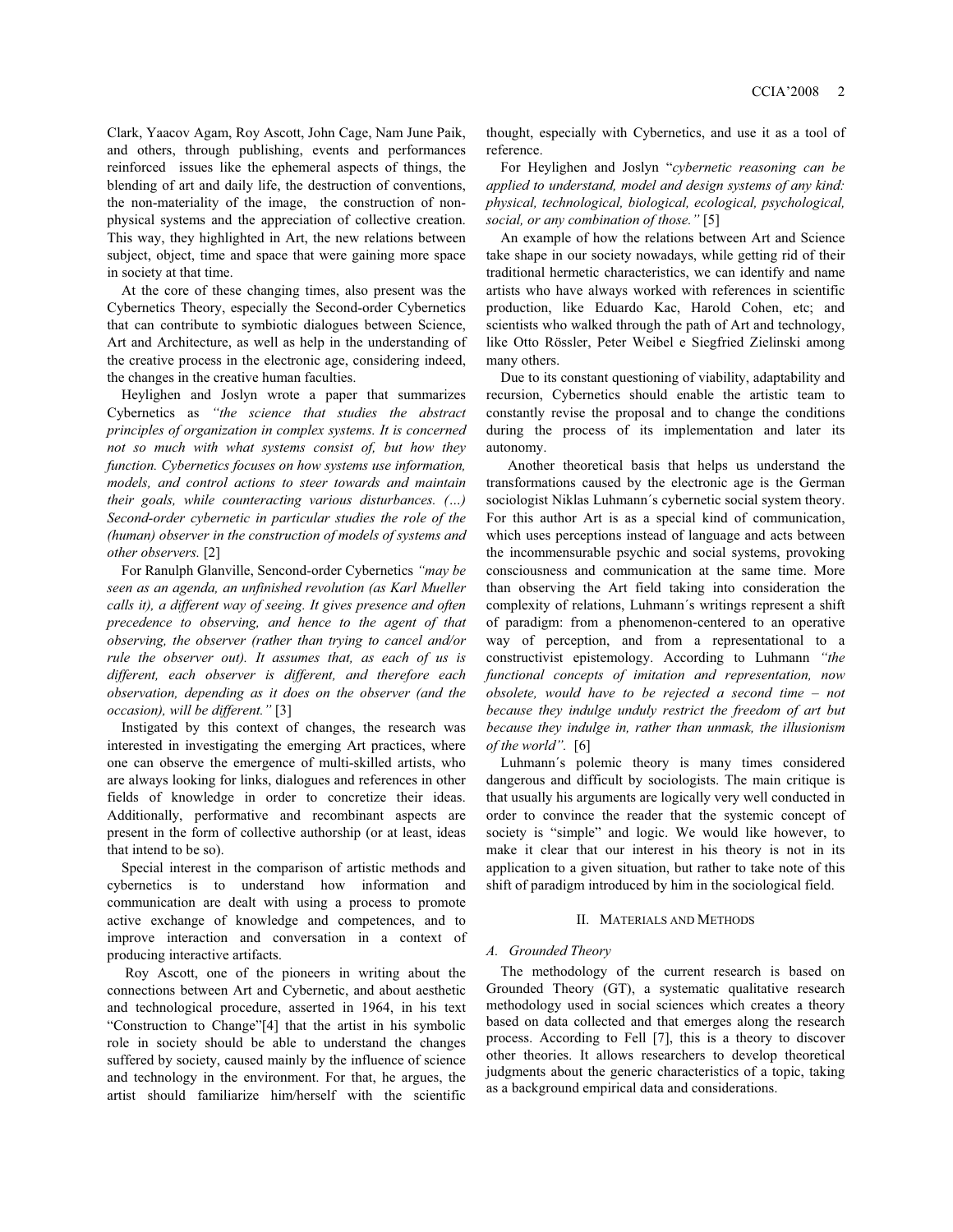For Dick [8], the Grounded Theory starts in a "research situation". Inside that situation, the task of the researcher is to understand what is going on in the scenario, and how people play their roles. Usually this is done through observation, conversation and interview. After each set of data collection the researcher writes down the key topics. Constant comparison is at the heart of the process. Later, the researcher compares an interview, conversation or observation with another set of those and gradually, theory begins to emerge. Following from there, the task then is to compare data with theory.

Given that this paper presents only partial results, we decided to first compare data collected through interviews, focusing on a specific issue: the concept of "knowledge space", a term encountered in the bibliographical review and recurrent in some of the interviews realized in this study. This concept in a second moment will be related to the description of the experience of development of a digital interactive installation, an example of a collaborative creative process.

### *B. Interviews and visits*

Visits and interviews were carried out as part of the primary data collection. Most of the interviews and visits were held in Europe while the author was on an exchange student program in the Interface Culture Department in *Kunstuniversität Linz*, from March to September of 2008.

The interviewees were media artists, curators, theoreticians, researchers and students of media art. As we had completely different profiles, we elaborated broad questions and according to the rhythm and contents that emerged in the conversation we focused on one or another aspect.

The questions elaborated and applied were:

- What is your background and what have you been working on lately?
- Which relations do you see between your work and other fields of knowledge?
- Who and what are your main references (aesthetics, philosophic, artistic, etc.?) and what are the main concepts around your work?
- In your opinion, what are the most significant changes in the creative process following the digital era?
- How do you conceive the relations between the current production of electronic Art and the available technologies?
- What do you have to say about centers of research, production and exhibition of electronic Art? Considering organizational aspects all the way to sponsorship?
- How do you see the interactor´s role in the history of electronic and interactive Art?
- Do you see relations between the artwork process structure and the social system you we live in? Which are they?
- Do you perceive relations between space and narrative in the actual production of electronic Art? If yes, how do they take shape?

 How do you see the training and academic preparation in your field? And if you plan to create a course today what would you prioritize?

Whenever possible, we carried out the interviews in the workplace where we had the possibility to be in touch with spaces where electronic Art is being researched, produced and exhibited. Examples of such locations are: Ars Elctronica Center and Festival (Linz, Austria), iMal (Brussels, Belguim) and the European Media Art Festival (Osnabrück, Germany).

# III. RESULTS AND DISCUSSION

### *A. Creating Knowledge spaces*

In the 5<sup>th</sup> chapter of Oliver Graus's book "Virtual Art: from illusion to immersion", titled "Knowledge Spaces", the author describes different artworks concerned with the creation of a space for actions, ideas and thought, where divergent concepts could enter in conflict.

The same concept emerged in some of the interviews and we opted to discuss it in this paper. Among 24 interviews, we could observe that this concept was recurrent at least three times. Different profiles were interested in how to spread experience and perceive such contents in that space.

We held an interview with the artist and researcher Dietmar Offenhuber, who has a background in architecture, virtual spaces and knowledge spaces compared to physical structures, as well as some experience at Ars Electronica Future Lab with interactive exhibitions. Recently, the focus of his research has been visualization of information and knowledge. Referring to knowledge spaces he stated that within the whole field of visualization you have disciplines.

According to him, when people for example refer to scientific visualization they usually mean the representation of concrete data, like medical images. On the other hand, Information visualization could be related to more abstract data, like the data generated by the financial field. The idea of knowledge visualization deals with semantic structures, with semantic spaces. This means that in this sense, they deal with ontologies, thinking about how people could describe knowledge in a diagrammatic way. For Offenhuber a diagram attempts to explain something through spatial relations; the interviewee is also interested in topics like visual rhetorics or spatial rhetorics and in how we could use spatial relationships in order to get across a certain message. This is one of the possibilities of the relationship between space and language, space and speech, yet if we include rhetorics that relation would even be narrower, because this term suggests the effort to convince someone of something. So, his interest is in the question: "how does this mechanism work in relation to space and diagram?"

For Monika Fleishmann and Wolfgang Strauss, the couple from the German media artists and researchers (he with a background in architecture, design and visual communication; she with the background in visual Arts, fashion design and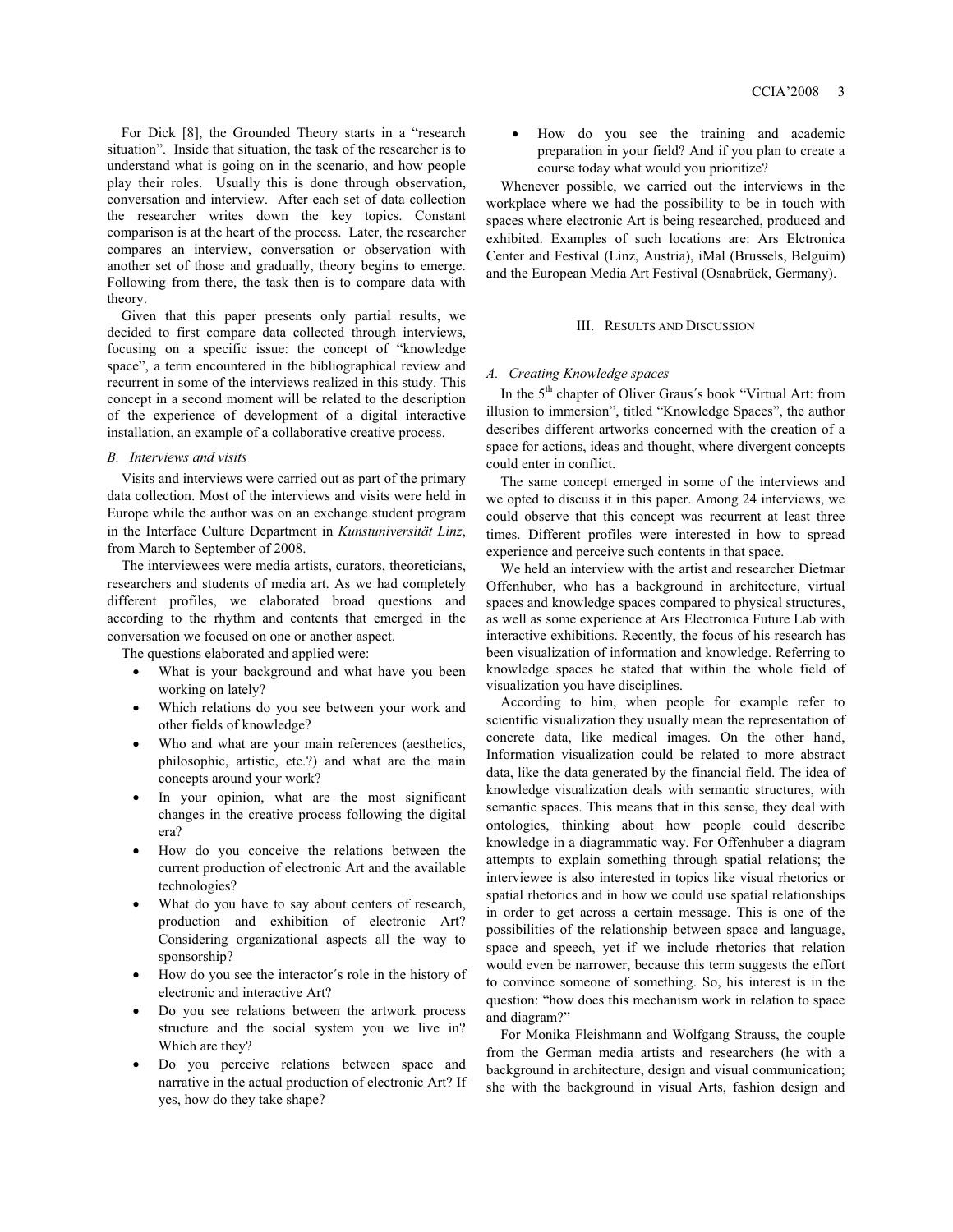drama) the definition of the concept knowledge space is not an easy task, and it could also have multiple significances. On the one hand, the information space could be digital archives (databases), which is an abstract thing but nevertheless already familiar to people. On the other hand, knowledge space is *"the space in your head. It is also the memory space. Thinking is like a house."*[9]

The conversations carried out during the research additionally relate the concept at the social level: the knowledge that people who live together in a city or in a given environment share this knowledge in order to communicate. In another example Fleischmann and Strauss pointed out the e-learning context and the knowledge management in big companies that attempt to harness the expressive knowledge: their aim is to share knowledge by extracting the impressive knowledge of individual workers.

Making connections with their artworks, they utilized "The home of the brain" and "Energy Passages" as examples that discuss public space. The interviewees pointed out that the concept of knowledge space is a notion for them to develop their theory and work on the topics discussed at a certain time, in an interdisciplinary manner.

To conclude this idea, they advanced the idea that since we lost part of the information and the knowledge because those are locked and make part of the machine, the challenge to them is to externalize things in the head as reflected in the mechanical devices. "How can we bring back this idea of a picture on the board that reminds you of something?" Wolfgang said. Their basic question is how to mix realities? How to put virtual and physical spaces in a continuous surrounding? They concluded the topic with a statement concerning the creation of a knowledge space: How can we furnish the space with data?

After this overview on the concept of knowledge space, we would like to add Peter Matussek´s idea of how we perceive our environment and how we perceive live situations. For this German theoretician of media aesthetics, *"Situations I mean spaces that are experienced by subjects... we do not live in spaces, we do not live even in environments, we live in situations. (...) and situations are as well made by subjects and also by subjective experiences of our senses. (...) Environment is something that gives me objects and process to detect and to perceive. Situations are also made by atmospheres. Atmospheres is a notion that we can hardly have in objective terms. Atmospheres are performative objects. Atmospheres we register when we enter in a room, for example... (…) Media are also our senses. (...) We create spaces, we create objects, we create sense experiences, oriented by mental constructive activities."*[10]

During the interview, another term used by him and related to the idea of knowledge space is the "Aporia": knowledge grows in people by the feeling of knowing nothing about anything.

One of the future aims of this research is to develop a study on the media laboratories in Europe from the point of view of the concept of knowledge spaces.

## *B. Don't Give Up! About a history that doesn't want to be told: a cybernetic experiment.*

In addition to the interviews, a practical project was implemented in order to collect data that emerged in a creative process in the Art field. In the first semester of 2008, we developed at Interface Cultures Department of the *Kunstuniversität Linz*, under the supervision of Prof. Laurent and Christa Sommerer an interactive installation which was exposed and interacted (tested) between the 4<sup>th</sup> and the 9<sup>th</sup> of September at the Ars Electronica 2008´s Campus Exhibition.

Considering the experiment as "knowledge space" and through a collaborative creative experience, aiming to get in touch with process and tools used by media artists nowadays, an interactive digital installation was developed guided by the discussion on the relations between space and time carried out by the individuals experimenting the installation. This way, the installation itself became an interactive and non-linear story presented in a 3D concrete scenario inspired by Escher´s painting "Relativity".

Besides discussing relations between space and narrative in a digital interactive installation, the project also explored aspects of speed apology versus dally pleasure along the consumption of the narrative. This idea was extracted from Umberto Eco´s book *Sei passegiate nei boschi narrativi (1994),* where he says: *"Any narrative of fiction is necessary and fatally rapid because in the construction of a world that includes a multiplicity of happenings and personalities one cannot tall all about that world. Simply alludes to it and beseeches the reader to fill in a series of gaps. After all, (as I've written), every text is a slow machine urging the reader to make part of it"* [11]

On the other hand, Eco in dialogue with Italo Calvino, states: "*I do not mean to say that rapidity is a value in itself. The time of the narrative can also be slow, cyclical or stationary (…) This apologia of rapidity does not intend to negate the pleasures of the awaiting"* [12].

Eco concludes poetically that that if we go to a forest, not withstanding the danger of escaping a wolf or an ogre, a walk around that place can indeed be a great pleasure. [13]

Inspired in the Italo Calvino´s classical book *Se una notte d'inverno un viaggiatore (1979)*[14], in which the reader is always frustrated by histories that are cut in plot points of the narrative, we tried to experiment the creation of a similar kind of fiction pact, followed by its dissolution. Also described by Umberto Eco in his *Sei passegiate nei boschi narrativi (1994),*  this concept is related to the idea that "we are compelled to exchange fiction for life *– to read life as if it were fiction, to read fiction as if it were life. Some of these confusions are pleasant and innocent, some absolutely necessary, some are scary."* [15]

These theoretical references take us to the question: how can immersion and critical distance be developed inside the electronic Art? One of our possible answers can be found by turning our attention in precedent Art forms, like cinema and theatre, that in order to create a critical distance, developed in their respective languages mechanisms like the use of metaphors and its consecutive break [16], as well as make the media explicit in the system while interaction/fruition is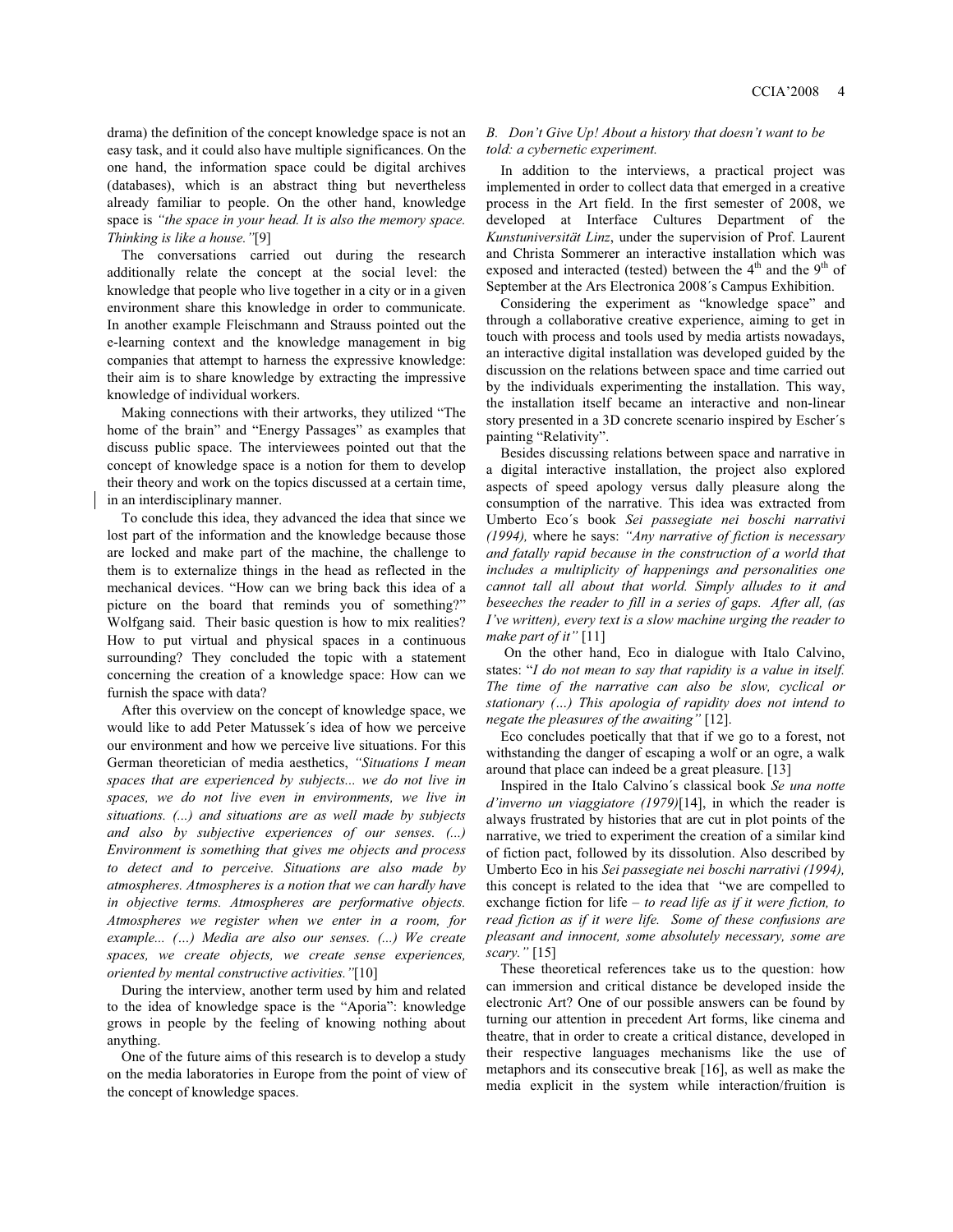happening. Otherwise we are certain these possibilities are not enough for the digital media, considering its specifications and potentialities.

In the installation we developed, we tried not to apply these concepts but to use them as a reference to create a non-linear narrative experience in a "non-linear"/ relativized space.

*Don´t give up! About a history that doesn´t want to be told* is an interactive audiovisual installation where a tension between the system and the interactors is generated: the system is programmed to take the narrative to chaos and the users are where public expectations are constructed and interrupted, as a metaphor of a history that does not want to be told.

The system contains four events: a lost man (blue), a dog (yellow), a couple (red) and a murderer (purple). They are all related and it is left to the interactor to discover what happens in that scenario.

The four events displayed in the form of animations are projected in the mockup inspired by Escher´s painting made of Plexiglas. These animations are controlled by the users through four coloured ropes related to the animations colours, and they are presented as a tangible interface. *"Tangible interfaces give physical form to digital information, employing physical artefacts both as representations and computational media."* [17]. See figure 2.

The control of these animations was programmed in the software MAX/MSP/Jitter. The inputs generated by the movement of the ropes were collected by encoders (sensors of rotations) attached to the pulleys and processed by a microcontroller, which sends the data to the software running in a computer. A representation of the technical aspects of the working installation can be seen at figure 3:

Concerning the theoretical basis mentioned, we would like to elaborate how we went about working with these concepts in the installation.

The interface itself (the four ropes), was considered as a metaphor of a timeline in the user´s hands. It was imagined that it could also work to establish a bridge of identification between one of the characters and the user. The lost man, the blue one, he also has a rope in the hands looking for



Fig. 1. Sketch of the four events of the story. Ilustrations and animations by Andreea Jabelean.

something in the scenario, like the user. But we also tried to break this fiction pact, breaking apart this metaphor, since we these bridges of explicit identification are not built for all the characters. The sound manipulation, another possibility to help users to understand what happened in the story, was not synchronized, and the system the way it was constructed would never permit the perfect matching of sound and image. This frustration was purposefully created as an attempt to



Fig. 2. Child interacting with the ropes, a metaphor of the timeline in the users´hands.

keep users in a critical distant point and not immerge blindly in the representation world.

The idea of the dally pleasure is constructed by inviting the users to stop in a range of frames for each animation. If they stop, for example, exploring the details of the narrative they get a hidden scene, which constitutes a hint to help them to discover the relationships between the characters as well as



Fig. 3. Scheme of the working installation.

what happened in that scenario.

It is also important to mention here that, and in connection with second-order cybernetics, throughout all the creative and system's modeling process, the role of the interactor was considered, and designated as the main part of the system, otherwise the artwork itself would not function, or worse, it would not exist. It takes form only through the performance of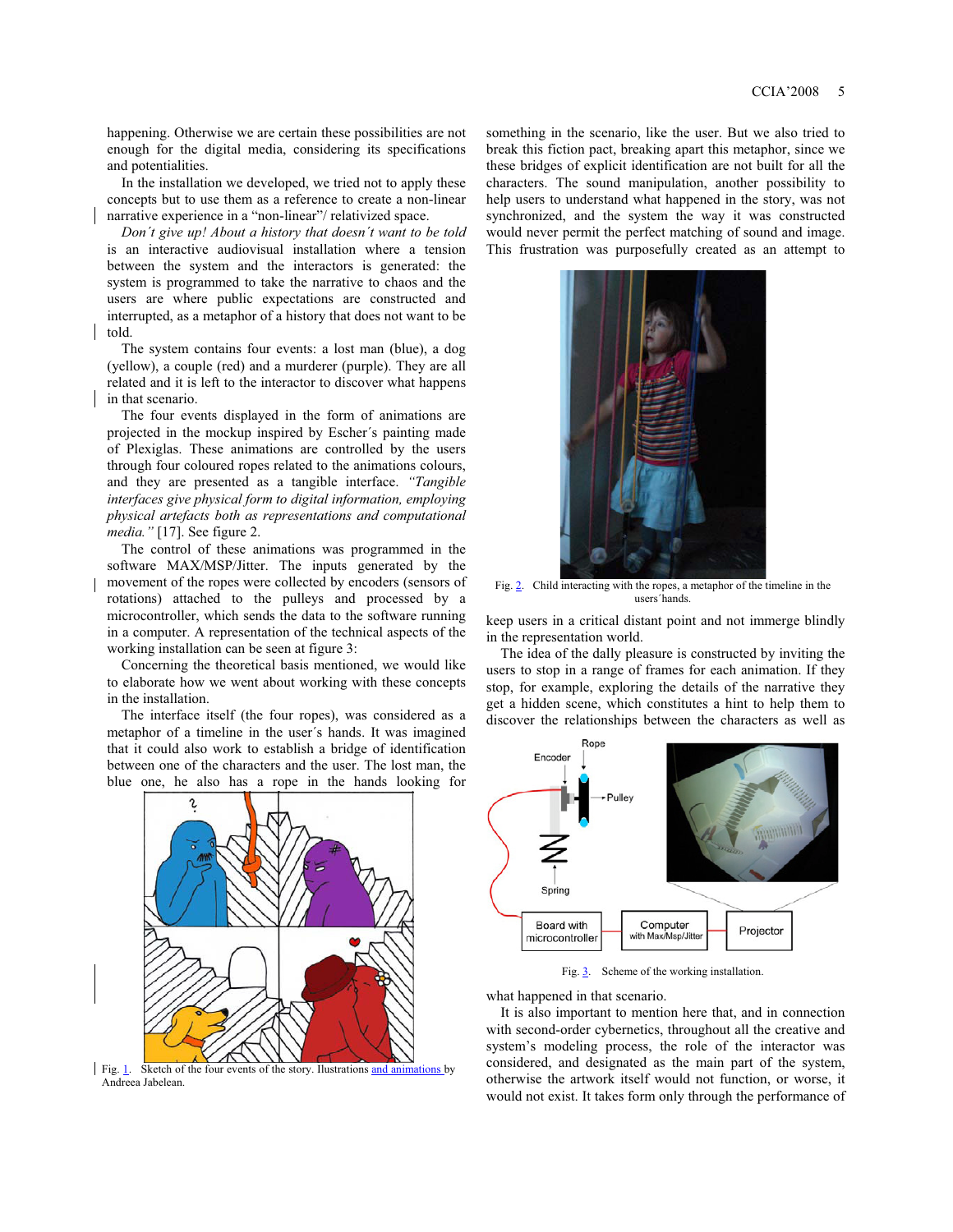the interactor. In Eco´s narrative theory, he says: *"Within any story there is always a reader and this reader is a fundamental ingredient not only of the process of telling the story but also of the story itself"* [18]

Another cybernetic approach of this process is related to the relationships between each productive part. Like in every electronic and collaborative artwork, different skills were needed and those involved had to talk amongst them to guarantee the success of the proposal. There was the animation team, the interface design part, the programming helpers, the electronic support, people that helped in the setup in the exhibition space, as well as external services, involved in the different phases and tasks executed, amounting in the end to a large team of people's work and effort.

#### IV. CONCLUSION

According to our preliminary investigations, we would suggest for people from the electronic Art field to be focus on questions such as: even if we intend a more collaborative creative process, and at the same time closer to the culture of the "do it yourself", we should ask ourselves whether we really are on the way to a democratic Art production/exhibition/research?

Thinking about the creation of knowledge spaces, in the context of the infinite attempt to attain the "new", people are concerned with novelties as consumers want the newest products/gadgets available in the shops, it is needed to combat the huge anxiety of the techno culture: *"Although technological art is regularly shown at events such as Siggraph Art Show, it is in constant danger of being treated as just another ingenious application, a technological demonstration without any intrinsic aesthetic and cultural values"* [19]. The boundaries between the dangerous or potential use of creativity with technology are thin and we should bear In mind the social, political and cultural implications of our choices in this field.

If by trying to create knowledge spaces we are trying to create utopian worlds, it is always good to remember that utopias always survive even if they never become truth.

### **ACKNOWLEDGMENT**

Thanks to Nomads.usp team, for the constant support and dialogues. Thanks to the interviewed people: Monika Fleishmann and Wolfgang Strauss, Stephen Kovats, Christa Sommerer and Laurent Mignonneau, Manuela Pfaffenberger, Peter Matussek,

 And special thanks to all those people who contributed in the process of the installation *Don´t Give Up! About a history that doesn´t want to be told:* Andreea Jabelean, Daniel Guedes Evangelista, Ulli Binder, Nancy Mensah-Offei, Anna Hablehner, Thomas Milly, Ami Katayama, Christoph Kattenböck, Sebastian Kilngovsky, Michaela Ortner, Dolo Piqueras, Sebastian Neitsch, Laurent Mignonneau, Naila Fukimoto, Ricardo Nascimento, Ramón Piqueras, Fabiana Shizue, Tim Boykett, Ebru Kurbak, Gerlinde Schmierer, Christian Reisenberger, Betty Wimmer, Olivier Bourdon,

Tiago Martins, Anika Hirt, Mauro Arrighi, Marcos Veríssimo Alves, Andrea Vieira Gonçalves, Mariana Bardelli, Karen Picolli, Elza Myiazaka e Varlete Benevente.

#### **REFERENCES**

- [1] F. Popper. "Le déclin de l´objet art action participation 1." Paris: Chêne, 1975.
- [2] F. Heylighen; C. Joslyn. Cybernetics and Second-order Cyberntics. In: R.A. Meyers (ed.) Encyclopedia of Physical Science & technology  $(3^{rd})$ ed.) New York: Academic Press, 2001.
- [3] R. Glanville. In [YASMIN-msg] Cybernetics Serendipity Redux, online forum, at Sept, 22th, 2008.
- [4] R. Ascott. "The construction of change." in WARDRIP-FRUIN. N., MONFORT, N., The new media reader, Cambridge: MIT Press, 2003, pp. 127-132.
- [5] F. Heylighen; C. Joslyn, 2001.
- [6] N. Luhmann. "Art as social system." Stanford California: Stanford University Press, 2000.
- [7] A.F. A. Fell; A.F. Ximenes; J. Rodrigues Filho. Pesquisa qualitativa em sistemas de informação (S.I.) no Brasil : uma análise da produção acadêmica. Bauru,Sp : XI SIMPEP, 2004.
- [8] B. Dick. "Grounded Theory: a thumbnail sketch" available at http://www.scu.edu.au/schools/gcm/ar/arp/grounded.html#a\_gt\_intro in September, 20th, 2008.
- [9] Excerpt extracted from interview realized with Monika Fleischmann and Wolfgang Strauss in Apr, 24th, 2008 in Osnabrück, Germany.
- [10] Excerpt extracted from interview realized with Peter Matussek in Jun, 28th, 2008 in Düsseldorf, Germany.
- [11] U. ECO. "Seis passeios pelos bosques da ficção." São Paulo: Cia. das Letras, 1994. p. 9. Citation in original text: *"qualquer narrativa de ficção é necessária e fatalmente rápida porque, ao construir um mundo que inclui uma multiplicidade de acontecimentos e de personagens não pode dizer tudo sobre esse mundo. Alude a ele e pede ao leitor que preencha toda uma série de lacunas. Afinal (como já escrevi), todo texto é uma máquina preguiçosa pedindo ao leitor que faça uma parte de seu trabalho".*
- [12] *Ibdem.* Calvino apud Eco, p.55. Citation in original text: *"Não quero dizer que a rapidez é uma valor em si,. O tempo narrativo também pode ser lento, cíclico ou imóvel (...) Esta apologia da rapidez não pretende negar os prazeres da demora".*
- [13] *Ibdem*, p.56*.* From the original citation: *"Vamos a um bosque para passear, se não somos obrigados a sair correndo para fugir do lobo ou do ogro, é uma delícia nos demorarmos ali".*
- [14] I. Calvino. "Se um viajante numa noite de inverno." São Paulo: Companhia das Letras, 1999.
- [15] *U. Eco.* p.124 Original excerpt: *"somos compelidos a trocar a ficção pela vida – a ler a vida como se fosse ficção, a ler ficção como se fosse a vida. Algumas dessas confusões são agradáveis e inocentes, algumas absolutamente necessárias, algumas assustadoras."*
- [16] C. Sommerer and L. Mignonneau. "Designing emotional, metaphoric, natural and intuitive interfaces for interactive art, edutainment and mobile communications." In: Computers & Graphics 29, 2005 p.837– 851.
- [17] B. Ullmer, H.Ishii. "Emerging Frameworks for Tangible Interfaces." In Human-Computerin the New Millenium". John M. Carrol, ed; Addison-Wesley, August 2001, p.579-601.
- [18] U. Eco. p.07 Original excerpt: *"Mas numa história, sempre há um leitor, e esse leitor é um ingrediente fundamental não só do processo de contar uma história, como também da própria história.".*
- [19] E. Huhtamo. "Ressurrecting the Technological Past: na introduction to the Archeology of Media Art." In: InterCommunication nº14, 1995.



**Graziele Lautenschlaeger** is a brazilian researcher graduated in 2005 in Image and Sound at Federal University of São Carlos (UFSCar). Since 2007, she is inscribed in the Architecture and Urbanism Master´s Program of the University of São Paulo and is a member of Nomads.usp – Center for Interactive Living Studies. From March until September of 2008,